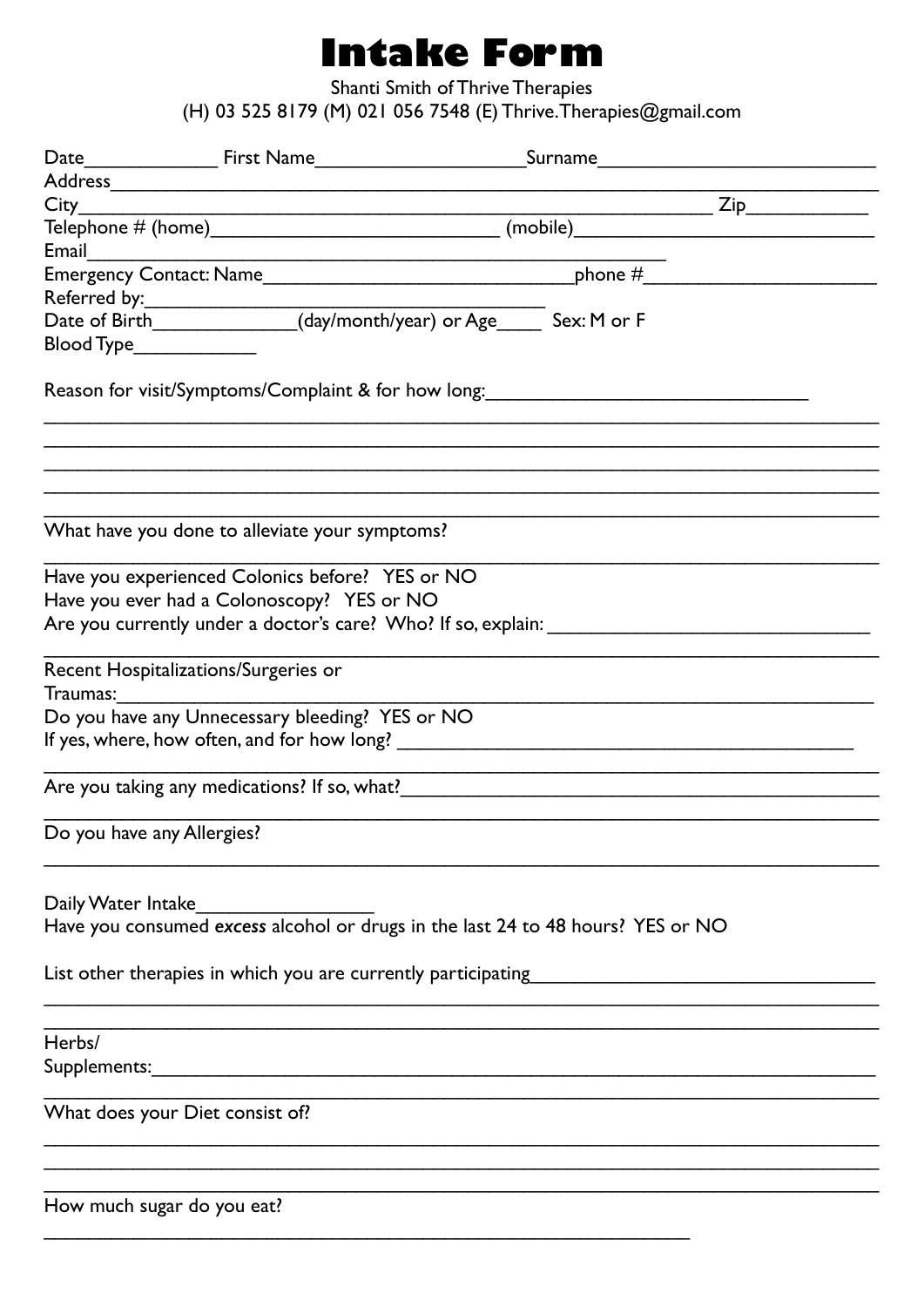## BOWEL HEALTH INFORMATION

An ideal bowel movement is medium brown, smooth and glossy. It leaves the body easily with no straining or discomfort. It should have the consistency of toothpaste, and be 10 - 20cms long. Stool should enter the water smoothly and slowly fall once it reaches the water. There should be little gas or odour. If this is not your experience, please describe your bowel movements below.

Choose that which apply:

| $\Diamond$ Very soft and<br>$\Diamond$ Formed medium width but with cracks on surface<br>$\Diamond$ Formed large and lumpy                                                                                                                   |
|----------------------------------------------------------------------------------------------------------------------------------------------------------------------------------------------------------------------------------------------|
| $\Diamond$ Liquid<br>$\Diamond$ Small hard sheep pellets $\Diamond$ Soft fluffy but smaller pieces<br>$\Diamond$ Thin smooth<br>unformed                                                                                                     |
| sausage                                                                                                                                                                                                                                      |
| Do you feel that you have fully<br>emptied your bowels? YES or NO<br>Do you strain to have a movement? YES or NO                                                                                                                             |
| Do you suffer from constipation? YES or NO or Occasionally. How Long?                                                                                                                                                                        |
| Do other members of your family suffer from constipation? YES or NO (Parent, sibling,<br>$etc.$ )                                                                                                                                            |
| Do you have diarrhoea? YES or NO                                                                                                                                                                                                             |
| Do you have alternating periods of constipation and diarrhoea? YES or NO<br>explain:                                                                                                                                                         |
| $\overline{\text{Cylain}}$ $\overline{\text{Cylain}}$ $\overline{\text{Cylain}}$ $\overline{\text{Cylan}}$ $\overline{\text{Cylan}}$ $\overline{\text{Cylan}}$ $\overline{\text{Cylan}}$ $\overline{\text{Cylan}}$ $\overline{\text{Cylan}}$ |
| Do you take laxatives? YES or NO<br>Do you take diurectics? YES or NO<br>Do you take fibre? YES or NO<br>Do you take stool softeners? YES or NO<br>What are your goals, intentions, or expectations from your session today?                 |
|                                                                                                                                                                                                                                              |
| Where is tension most evident in your body? (i.e. neck, shoulders, stomach)                                                                                                                                                                  |
| What is your level of Stress?                                                                                                                                                                                                                |
| 0--------------------   0                                                                                                                                                                                                                    |
|                                                                                                                                                                                                                                              |
| Are you currently menstruating? YES/NO<br>Anything else I need to know medically or otherwise:<br>Anything else I need to know medically or otherwise:                                                                                       |
|                                                                                                                                                                                                                                              |